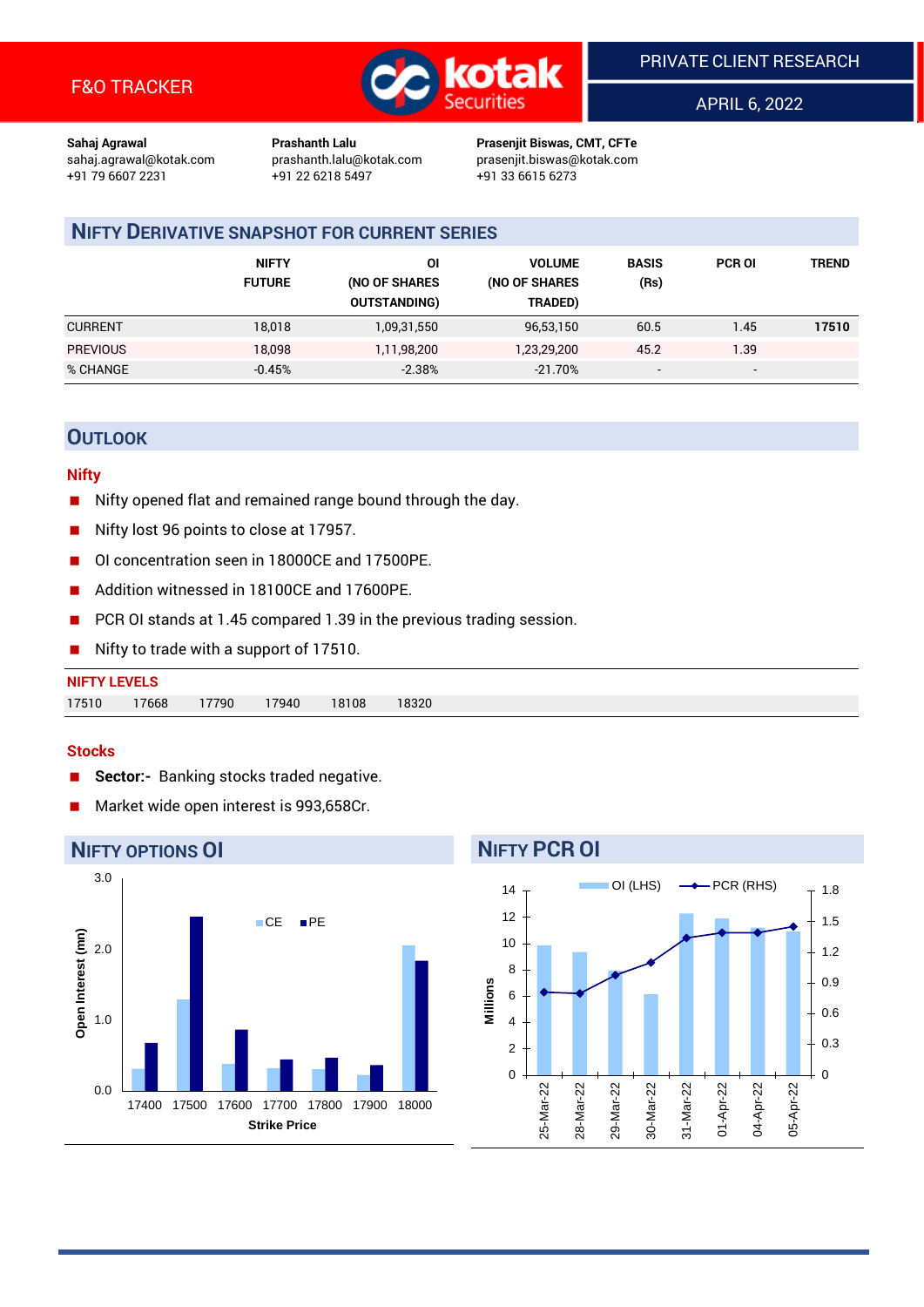# **FUTURE STATISTICS**

#### **OI INCREASE**

| <b>SYMBOL</b>     | ΟI     | ΟI          | <b>PRICE CHG</b> |
|-------------------|--------|-------------|------------------|
|                   | $(\%)$ | (SHARES)    | $(\%)$           |
| <b>ABB</b>        | 26.9%  | 2,51,250    | 3.6%             |
| <b>BSOFT</b>      | 26.1%  | 52,74,100   | 3.8%             |
| <b>ASTRAL</b>     | 16.9%  | 8,41,225    | 3.3%             |
| <b>FEDERALBNK</b> | 15.8%  | 7,33,00,000 | $-4.1%$          |
| <b>GNFC</b>       | 15.6%  | 32,52,600   | 2.5%             |
| <b>LTTS</b>       | 14.4%  | 6,94,400    | $-0.4%$          |
| <b>INTELLECT</b>  | 12.9%  | 14,13,000   | 3.2%             |
| <b>CROMPTON</b>   | 9.1%   | 49,22,500   | 1.7%             |
| COROMANDEL        | 8.8%   | 14,78,750   | 2.1%             |
| <b>POWERGRID</b>  | 8.4%   | 3,71,12,347 | 2.5%             |

| <b>OI DECREASE</b> |          |             |                  |
|--------------------|----------|-------------|------------------|
| <b>SYMBOL</b>      | ΟI       | ΟI          | <b>PRICE CHG</b> |
|                    | $(\%)$   | (SHARES)    | $(\%)$           |
| <b>JKCEMENT</b>    | $-13.9%$ | 4,11,425    | 5.7%             |
| <b>JINDALSTEL</b>  | $-11.1%$ | 3,15,40,000 | $-0.3%$          |
| <b>AUBANK</b>      | $-7.1%$  | 20,52,500   | 0.5%             |
| <b>JUBLFOOD</b>    | $-6.5%$  | 23.18.375   | 1.0%             |
| <b>AXISBANK</b>    | $-6.4%$  | 4,17,55,200 | $-0.1%$          |
| <b>INDIAMART</b>   | $-5.4%$  | 3,09,450    | 5.1%             |
| L&TFH              | $-5.2%$  | 4,56,46,260 | 0.6%             |
| <b>MOTHERSUMI</b>  | $-5.1%$  | 2,65,40,500 | 1.4%             |
| <b>HDFC</b>        | $-4.8%$  | 1,92,34,500 | $-2.1%$          |
| <b>AMBUJACEM</b>   | $-4.7%$  | 2,52,96,000 | 1.7%             |

# **CASH STATISTICS**

| <b>TOP VOLUMES</b> |                      |              |              |  |  |  |  |
|--------------------|----------------------|--------------|--------------|--|--|--|--|
| <b>SYMBOL</b>      | <b>TRADED SHARES</b> | <b>VALUE</b> | <b>CLOSE</b> |  |  |  |  |
|                    | (QTY)                | (IN LAKHS)   |              |  |  |  |  |
| <b>TATAPOWER</b>   | 9,45,68,156          | 2,51,599     | 274          |  |  |  |  |
| <b>HDFCBANK</b>    | 1,54,61,291          | 2,50,422     | 1.608        |  |  |  |  |
| <b>ADANIPOWER</b>  | 9,63,57,690          | 2,15,328     | 233          |  |  |  |  |
| <b>HDFC</b>        | 61.78.848            | 1,63,029     | 2.624        |  |  |  |  |
| <b>RELIANCE</b>    | 60,68,663            | 1,60,025     | 2,626        |  |  |  |  |
| <b>TATAMOTORS</b>  | 2,85,30,470          | 1,30,610     | 458          |  |  |  |  |
| <b>ADANIENT</b>    | 49,70,260            | 1,06,150     | 2,140        |  |  |  |  |
| <b>ICICIBANK</b>   | 1,22,90,391          | 91,881       | 742          |  |  |  |  |
| <b>TCS</b>         | 23,14,947            | 88,270       | 3,815        |  |  |  |  |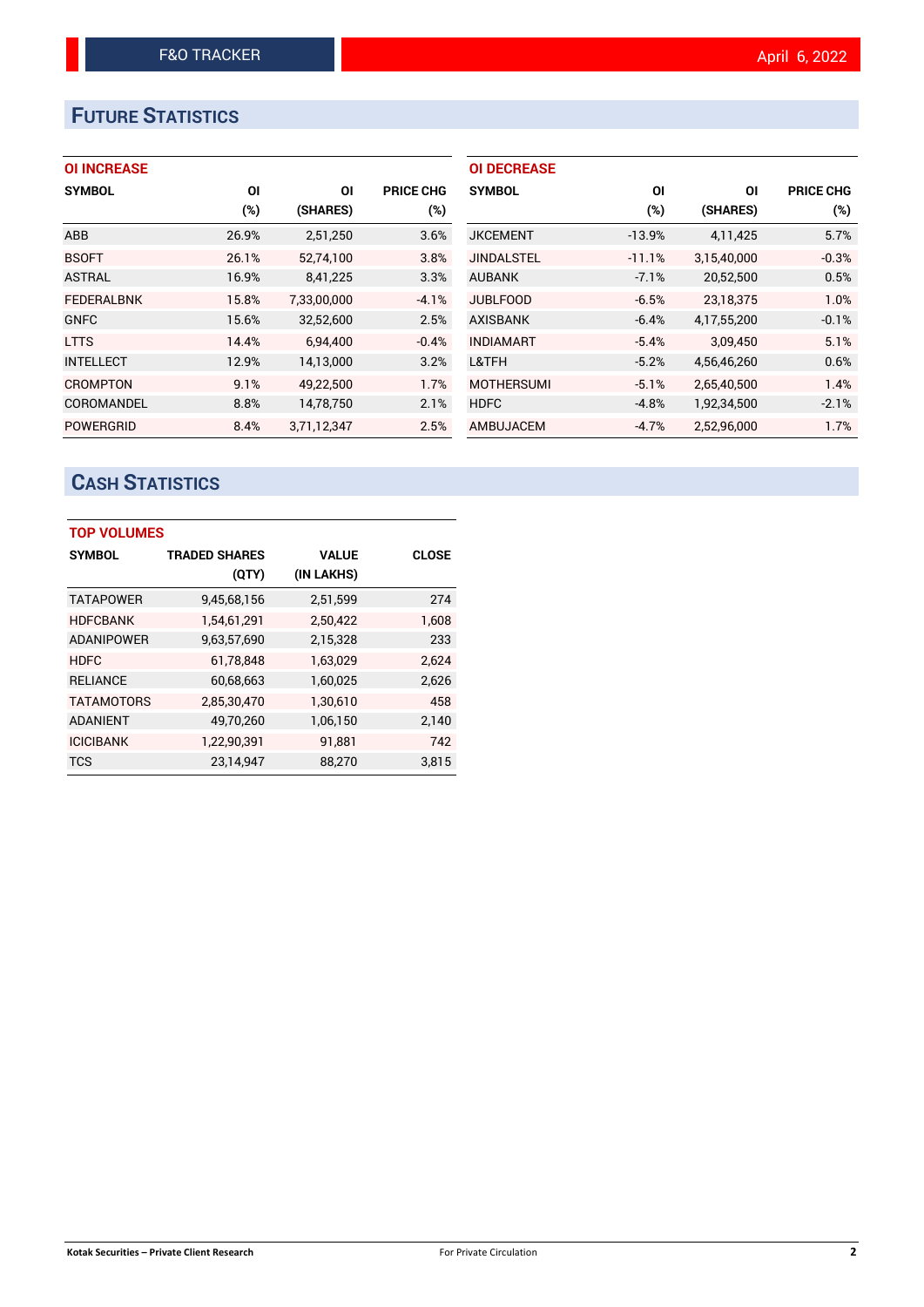## **OPTION STATISTICS**

#### **SIGNIFICANT CALL OPEN INTEREST**

| <b>SYMBOL</b>    | <b>STRK</b>  | <b>OPTION</b> | <b>CLOSE</b> | <b>FUT</b>   | ΟI         |
|------------------|--------------|---------------|--------------|--------------|------------|
|                  | <b>PRICE</b> | TYPE          | (RS)         | <b>CLOSE</b> | (SHARES)   |
| <b>NTPC</b>      | 150          | CE            | 3.3          | 149          | 223,61,100 |
| <b>HINDALCO</b>  | 600          | CF            | 16.6         | 587          | 45,46,175  |
| <b>ITC</b>       | 260          | CE            | 7.6          | 261          | 189,24,800 |
| ONGC             | 175          | CE            | 4.2          | 172          | 90,93,700  |
| GAIL             | 165          | CE            | 4.4          | 162          | 46,78,700  |
| COALINDIA        | 190          | <b>CE</b>     | 6.8          | 189          | 53,71,800  |
| <b>COALINDIA</b> | 200          | CE            | 3.5          | 189          | 51,36,600  |
| ONGC             | 180          | CE            | 2.9          | 172          | 81,69,700  |
| <b>TATAPOWER</b> | 300          | CE            | 5.7          | 275          | 144,65,250 |
| <b>MARUTI</b>    | 8.000        | CE            | 171.1        | 7.798        | 3.04.500   |

#### **SIGNIFICANT PUT OPEN INTEREST**

| <b>SYMBOL</b>     | <b>STRK</b><br><b>PRICE</b> | <b>OPTION</b><br>TYPE | <b>CLOSE</b><br>(RS) | FUT<br><b>CLOSE</b> | ΟI<br>(SHARES) |
|-------------------|-----------------------------|-----------------------|----------------------|---------------------|----------------|
| <b>NTPC</b>       | 140                         | PF                    | 1.1                  | 149                 | 52,95,300      |
| POWERGRID         | 230                         | PF                    | 4.9                  | 233                 | 27,30,496      |
| <b>TATAPOWER</b>  | 240                         | PF                    | 2.2                  | 275                 | 62,84,250      |
| <b>NTPC</b>       | 130                         | PF                    | 0.4                  | 149                 | 36,87,900      |
| <b>HEROMOTOCO</b> | 2,200                       | PF                    | 29.0                 | 2,342               | 2,43,900       |
| <b>SBIN</b>       | 500                         | PF                    | 10.6                 | 511                 | 36,79,500      |
| <b>POWERGRID</b>  | 225                         | PF                    | 3.2                  | 233                 | 20,26,540      |
| <b>ITC</b>        | 240                         | PF                    | 1.4                  | 261                 | 59,80,800      |
| <b>ITC</b>        | 250                         | <b>PE</b>             | 2.8                  | 261                 | 59,80,800      |
| <b>TATAMOTORS</b> | 440                         | <b>PE</b>             | 10.2                 | 460                 | 36,39,450      |

| SIGNIFICANT CALL OPEN INTEREST ADDITION |              |               |             |        |              |  |  |  |  |
|-----------------------------------------|--------------|---------------|-------------|--------|--------------|--|--|--|--|
| <b>SYMBOL</b>                           | <b>STRK</b>  | <b>OPTION</b> | <b>OPEN</b> | OI CHG | <b>CLOSE</b> |  |  |  |  |
|                                         | <b>PRICE</b> | TYPE          | <b>INT</b>  | (%)    | (Rs)         |  |  |  |  |
| ABFRL                                   | 315          | <b>CE</b>     | 3,48,400    | 4367%  | 12.8         |  |  |  |  |
| COROMANDEL                              | 860          | <b>CE</b>     | 2,36,250    | 2808%  | 19.0         |  |  |  |  |
| POWERGRID                               | 265          | CE            | 1,54,657    | 2800%  | 0.7          |  |  |  |  |
| <b>VOLTAS</b>                           | 1.540        | <b>CE</b>     | 2.31.500    | 1829%  | 3.5          |  |  |  |  |
| <b>NTPC</b>                             | 151          | <b>CE</b>     | 6,32,700    | 1750%  | 3.1          |  |  |  |  |
| <b>SBICARD</b>                          | 850          | <b>CE</b>     | 6,09,500    | 1641%  | 28.3         |  |  |  |  |
| <b>BHARATFORG</b>                       | 730          | CE            | 2,35,500    | 1156%  | 26.4         |  |  |  |  |
| <b>HAVELLS</b>                          | 1,340        | <b>CE</b>     | 1,03,500    | 1118%  | 19.2         |  |  |  |  |
| <b>SRF</b>                              | 2,750        | <b>CE</b>     | 1,10,625    | 1080%  | 96.0         |  |  |  |  |
| <b>NTPC</b>                             | 166          | CE            | 1,82,400    | 967%   | 0.8          |  |  |  |  |

| SIGNIFICANT PUT OPEN INTEREST ADDITION |              |               |             |        |              |  |  |  |
|----------------------------------------|--------------|---------------|-------------|--------|--------------|--|--|--|
| <b>SYMBOL</b>                          | <b>STRK</b>  | <b>OPTION</b> | <b>OPEN</b> | OI CHG | <b>CLOSE</b> |  |  |  |
|                                        | <b>PRICE</b> | TYPE          | <b>INT</b>  | (%)    | (Rs)         |  |  |  |
| <b>BSOFT</b>                           | 490          | PE            | 1,45,600    | 11100% | 24.7         |  |  |  |
| <b>POWERGRID</b>                       | 235          | <b>PE</b>     | 38,45,093   | 8913%  | 7.3          |  |  |  |
| <b>SBICARD</b>                         | 780          | <b>PE</b>     | 1,10,500    | 5425%  | 9.5          |  |  |  |
| <b>TATAPOWER</b>                       | 280          | <b>PE</b>     | 6,48,000    | 3100%  | 16.5         |  |  |  |
| <b>ADANIPORTS</b>                      | 830          | <b>PE</b>     | 1,37,500    | 2650%  | 28.5         |  |  |  |
| ABFRL                                  | 310          | <b>PE</b>     | 1,27,400    | 2350%  | 13.8         |  |  |  |
| <b>SBICARD</b>                         | 750          | PE            | 1,03,000    | 1960%  | 4.7          |  |  |  |
| <b>SBICARD</b>                         | 820          | <b>PE</b>     | 1,37,500    | 1619%  | 20.1         |  |  |  |
| <b>TATAPOWER</b>                       | 270          | <b>PE</b>     | 27,40,500   | 1524%  | 11.0         |  |  |  |
| SAIL                                   | 106          | PE            | 2,23,250    | 1467%  | 4.2          |  |  |  |

|                   | <b>CALL OPTION VOLUMES</b> |               |                  |              |                 | <b>PUT OPTION VOLUMES</b> |               |                  |              |  |
|-------------------|----------------------------|---------------|------------------|--------------|-----------------|---------------------------|---------------|------------------|--------------|--|
| <b>SYMBOL</b>     | <b>STRK</b>                | <b>OPTION</b> | <b>CONTRACTS</b> | <b>CLOSE</b> | <b>SYMBOL</b>   | <b>STRK</b>               | <b>OPTION</b> | <b>CONTRACTS</b> | <b>CLOSE</b> |  |
|                   | <b>PRICE</b>               | <b>TYPE</b>   |                  | (Rs)         |                 | <b>PRICE</b>              | <b>TYPE</b>   |                  | (Rs)         |  |
| <b>ITC</b>        | 260                        | <b>CE</b>     | 19,902           | 7.6          | <b>HDFCBANK</b> | 1,600                     | <b>PE</b>     | 10,711           | 41.1         |  |
| <b>TCS</b>        | 3.800                      | <b>CE</b>     | 18.343           | 116.8        | <b>HDFCBANK</b> | 1,500                     | <b>PE</b>     | 7.217            | 10.7         |  |
| <b>HDFCBANK</b>   | 1,700                      | <b>CE</b>     | 16,817           | 16.8         | <b>RELIANCE</b> | 2,600                     | <b>PE</b>     | 6,063            | 54.3         |  |
| <b>TATAPOWER</b>  | 300                        | <b>CE</b>     | 15,965           | 5.7          | <b>ADANIENT</b> | 2.000                     | <b>PE</b>     | 5.678            | 44.7         |  |
| <b>RELIANCE</b>   | 2,700                      | <b>CE</b>     | 15,203           | 47.3         | <b>HDFC</b>     | 2,600                     | <b>PE</b>     | 5.563            | 53.9         |  |
| <b>TATASTEEL</b>  | 1.400                      | <b>CE</b>     | 15.049           | 35.2         | <b>ITC</b>      | 250                       | <b>PE</b>     | 4.722            | 2.8          |  |
| <b>TATAMOTORS</b> | 460                        | <b>CE</b>     | 14,938           | 19.0         | <b>TCS</b>      | 3,800                     | <b>PE</b>     | 4.646            | 87.6         |  |
| <b>TATAPOWER</b>  | 270                        | <b>CE</b>     | 14.865           | 15.8         | <b>ITC</b>      | 255                       | <b>PE</b>     | 4.545            | 4.3          |  |
| <b>ADANIENT</b>   | 2.200                      | <b>CE</b>     | 14,734           | 76.3         | <b>ADANIENT</b> | 2,100                     | <b>PE</b>     | 4.462            | 78.8         |  |
| <b>INFY</b>       | 1,900                      | <b>CE</b>     | 14,641           | 45.6         | <b>ITC</b>      | 260                       | PE            | 4,429            | 6.7          |  |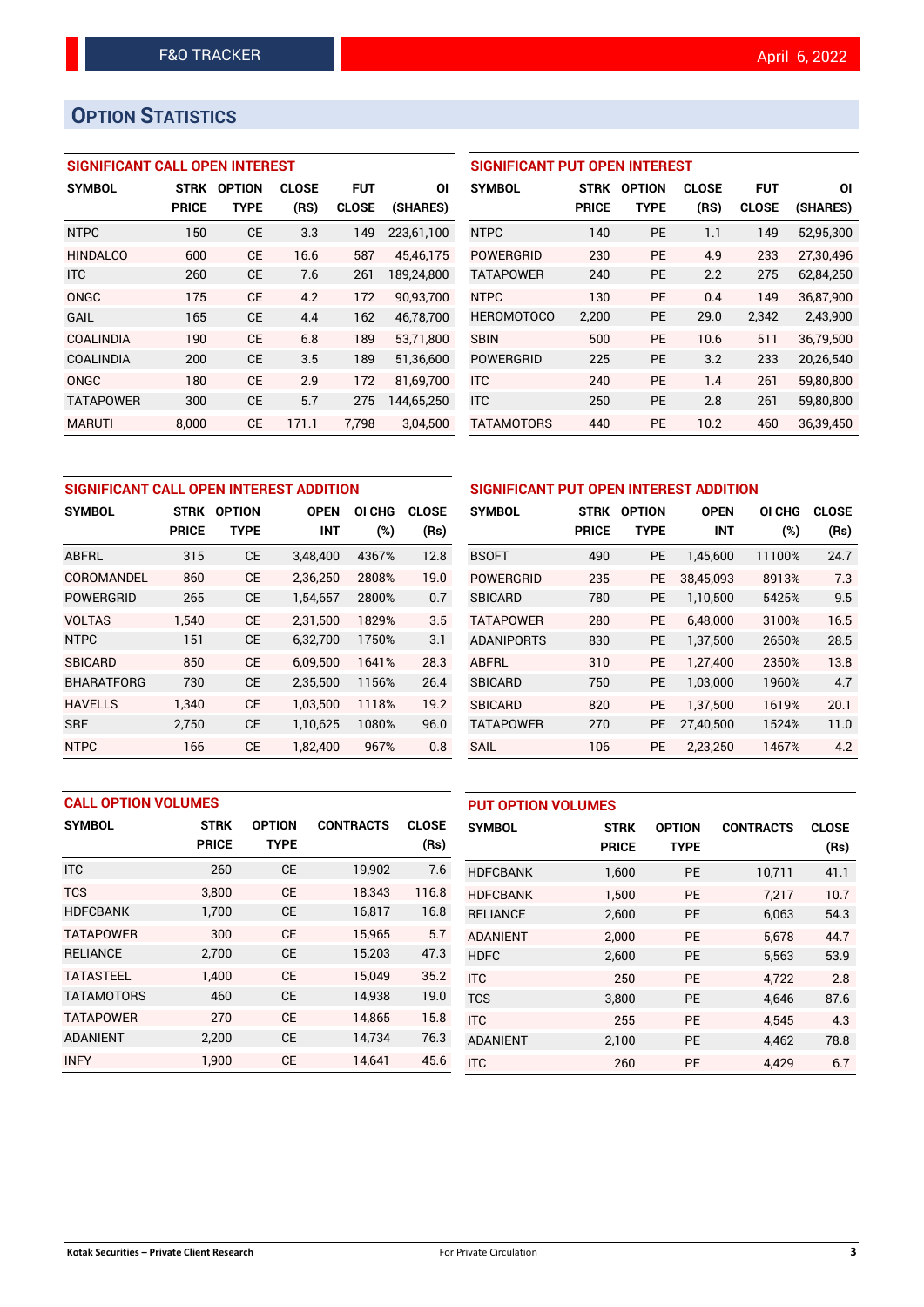#### **RATING SCALE (PRIVATE CLIENT GROUP)**

- **BUY**  Stock/Index looks strong from the expiry/near term perspective and is expected to gain on the basis of technical and/or derivative parameters. Time frame is minimum of current expiry and in certain cases extend to the next series depending on the stock behaviour. Strict stop loss needs to be adhered to for every buy/long recommendation given.
- **SELL** Stock/Index looks weak from the expiry/near term perspective and is expected to gain on the basis of technical and/or derivative parameters. Time frame is minimum of current expiry and in certain cases extend to the next series depending on the stock behaviour. Strict stop loss needs to be adhered to for every sell/short recommendation given.

#### **FUNDAMENTAL RESEARCH TEAM (PRIVATE CLIENT GROUP)**

**Shrikant Chouhan Arun Agarwal Amit Agarwal, CFA Hemali Dhame** shrikant.chouhan@kotak.com arun.agarwal@kotak.com agarwal.amit@kotak.com Hemali.Dhame@kotak.com +91 22 6218 5408 +91 22 6218 6443 +91 22 6218 6439 +91 22 6218 6433

Metals & Mining, Midcap Pharmaceuticals Pharmaceuticals Research Associate Support Executive<br>
iatin.damania@kotak.com purvi.shah@kotak.com rini.mehta@kotak.com k.kathirvelu@kotak.com jatin.damania@kotak.com

**Sumit Pokharna** Pankaj Kumar<br>Oil and Gas, Information Tech Construction, sumit.pokharna@kotak.com pankajr.kumar@kotak.com +91 22 6218 6438 +91 22 6218 6434

# **Jatin Damania Purvi Shah Rini Mehta K. Kathirvelu**

Construction, Capital Goods & Midcaps

Transportation, Paints, FMCG

+91 22 6218 6440 +91 22 6218 6432 +91 80801 97299 +91 22 6218 6427

#### **TECHNICAL RESEARCH TEAM (PRIVATE CLIENT GROUP)**

[shrikant.chouhan@kotak.com](mailto:shrikant.chouhan@kotak.com) [amol.athawale@kotak.com](mailto:amol.athawale@kotak.com) Research Associate +91 22 6218 5408 +91 20 6620 3350 [sayed.haider@kotak.com](mailto:sayed.haider@kotak.com)

**Shrikant Chouhan Amol Athawale Sayed Haider**

+91 22 62185498

#### **DERIVATIVES RESEARCH TEAM (PRIVATE CLIENT GROUP)**

+91 79 6607 2231 +91 22 6218 5497 +91 33 6615 6273

**Sahaj Agrawal Prashanth Lalu Prasenjit Biswas, CMT, CFTe** [prasenjit.biswas@kotak.com](mailto:prasenjit.biswas@kotak.com)